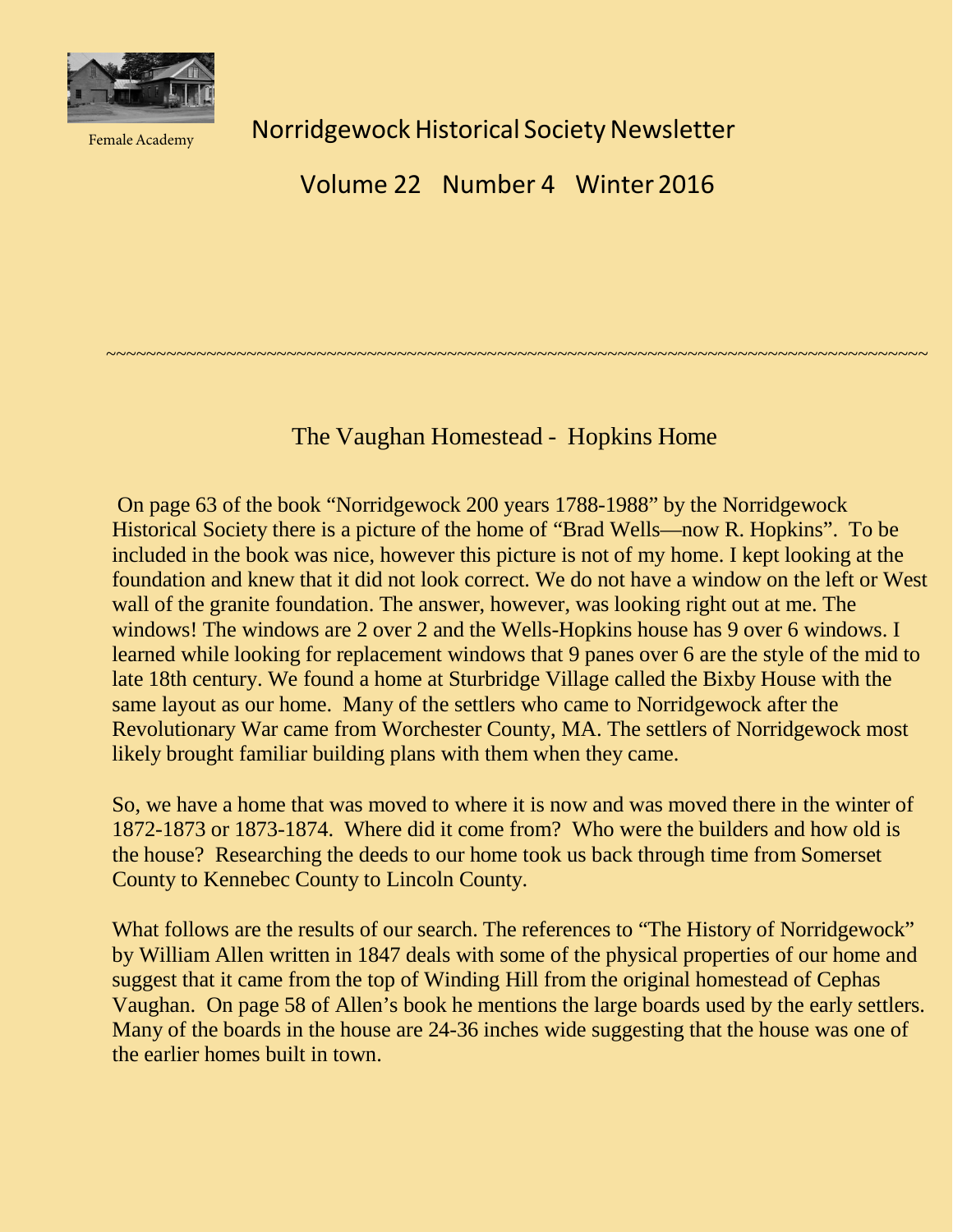Oral history from the Wells/Ketchum family who owned the house from the late 1800s to the 1960s tell of the house being moved "down the hill and across the ice" leading some to believe it was moved across the river. When homes were moved at that time, they were moved in the winter on the iced roads by teams of oxen and/or horses. So, the house could have been moved down Winding Hill in the winter into town "across the ice" since Cephas Vaughan already owned the house as part of the family homestead on Winding Hill.



## **Deed Chain - Hopkins - Wells/Ketchum - Vaughn - Whitcomb/Gould House**

Barnes to Hopkins - Book 963 page 24: Sep. 12, 1980

Hertz to Barnes - Book 868 page 8: Aug. 11, 1976

Lizotte to Hertz - Book 815 page 576: April 19, 1972

Ruth Piper and Jessie Ward to Lizotte - Book 652 page 14: June 11, 1962

Ruth Piper (Wise), Jessie M. Ward and Bradford Wells Ketchum, Sr. to Ruth Piper and Jessie Ward - Book 619 page 194 : Aug. 10, 1960

Julia Ann Wells to Irving B. Wells and Mabel Wells Ketchum on death of Irving to Mabel Wells Ketchum - Book 437 page 61: March 25, 1936

Florence Whiting to Julia Wells - Book 235 page 373: Aug 29, 1896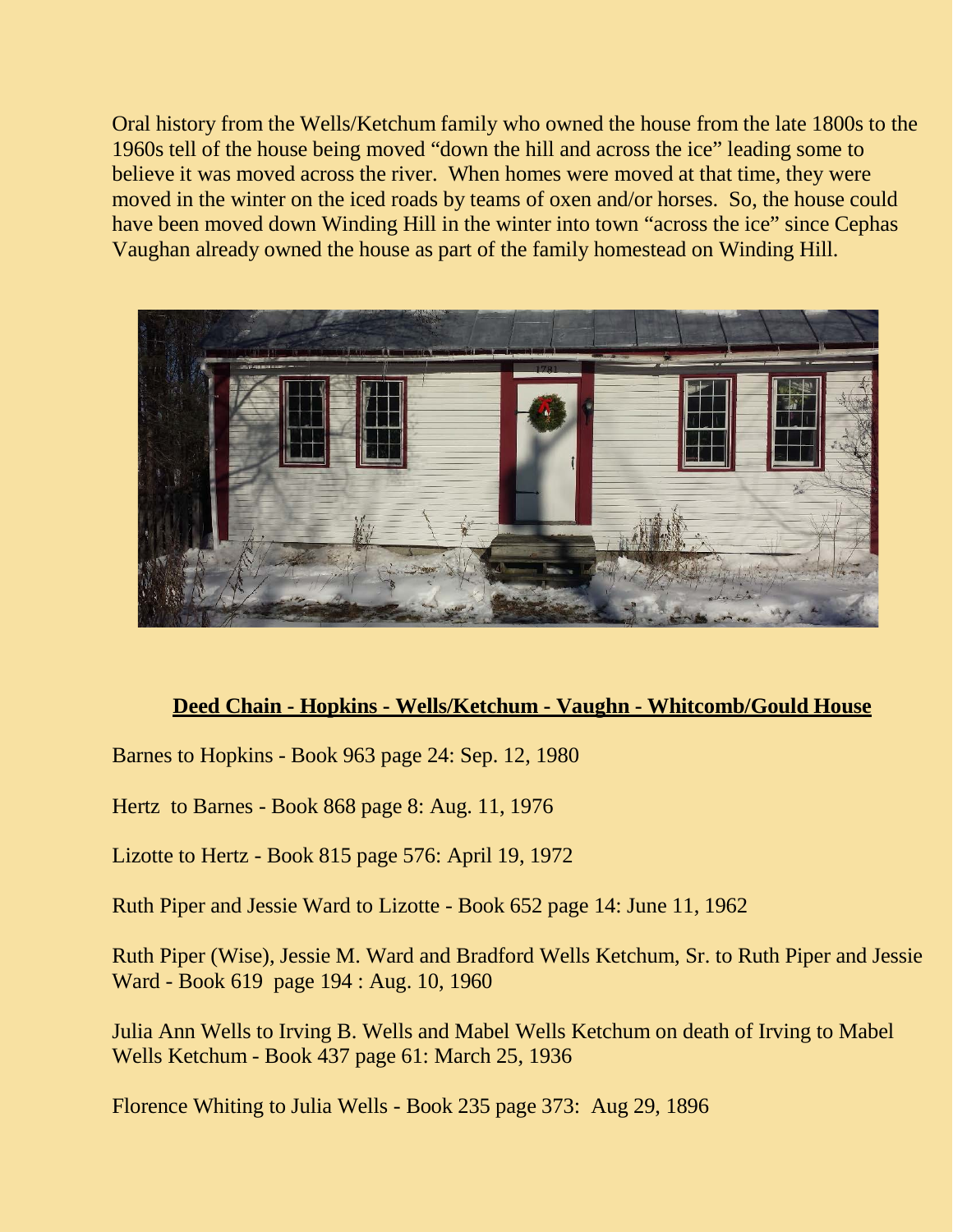- Alfred Whiting to Florence Whiting Book 205 page 24: Sept. 29, 1889 refers to the "Vaughan Homestead"
- Mary Lindsey to Alfred Whiting Book 187 page 105: May 30, 1885 refers to the "Vaughan Homestead"
- W. W. Gould to Alfred Whiting Book 187 page 104: May 28, 1885 refers to the "Vaughan Homestead"
- Cephas R. Vaughan to Town of Norridgewock to W. W. Gould tax lien Book 166 page 357: 1878
- Mortgage reference "land with building thereon" Cephas R. Vaughan mortgaged property to Stephen Lindsey - Book 144 page 227: May 18, 1874

Land purchase Vaughan from W.W. Gould - book 136 page 461: July 3, 1872

- Oral History Julia Ann Wells to the Rev. Bradford Wells Ketchum, Jr. to Robert and Kathryn Hopkins "the house was moved down the hill across the ice". The house was probably moved the winter 1872-1873 or 1873-1874 from lots 71 or 72 owned by Vaughan on Winding Hill to its present location on Upper Main Street, the lot purchased from W.W. Gould. See also - Cephas R. Vaughan to M. Willis, land reference January 14, 1875, Book 306 page 143 "a certain parcel of land situated in said Norridgewock containing fifty acres and being that part of my former Homestead Farm that lies west of the cross road leading from the River to the Childs Road so-called'.
- Cephas R. Vaughan to Stephen Lindsey mortgaged property, "my Homestead Farm"- Book 118 page 620: January 4, 1869
- Ebenezer Vaughan to Cephas R. Vaughan Book 68 page 298: December 12, 1848 "...the dwelling house in which he now lives with the land whereon it stands and the garden lot of the house containing one acre situated in said Norridgewock also one undivided half of the residence of the farm whereon I live excepting and reserving the dwelling house thereon in which I live and the land whereon it stands and one acre by the house as is fenced in for a garden. Also reserving fifty acres off of the back end of the lot by the new road which I design for my other son Ebenezer Vaughan Jr the farm being the same that was conveyed to me by Joseph Savage estimated to contain in the whole one hundred and fifty acres of which fifty acres of land and the house I live in are reserved and the dwelling house and one acre of land and the undivided half of the residue estimated at ninety eight acres more or less is hereby sold and conveyed to said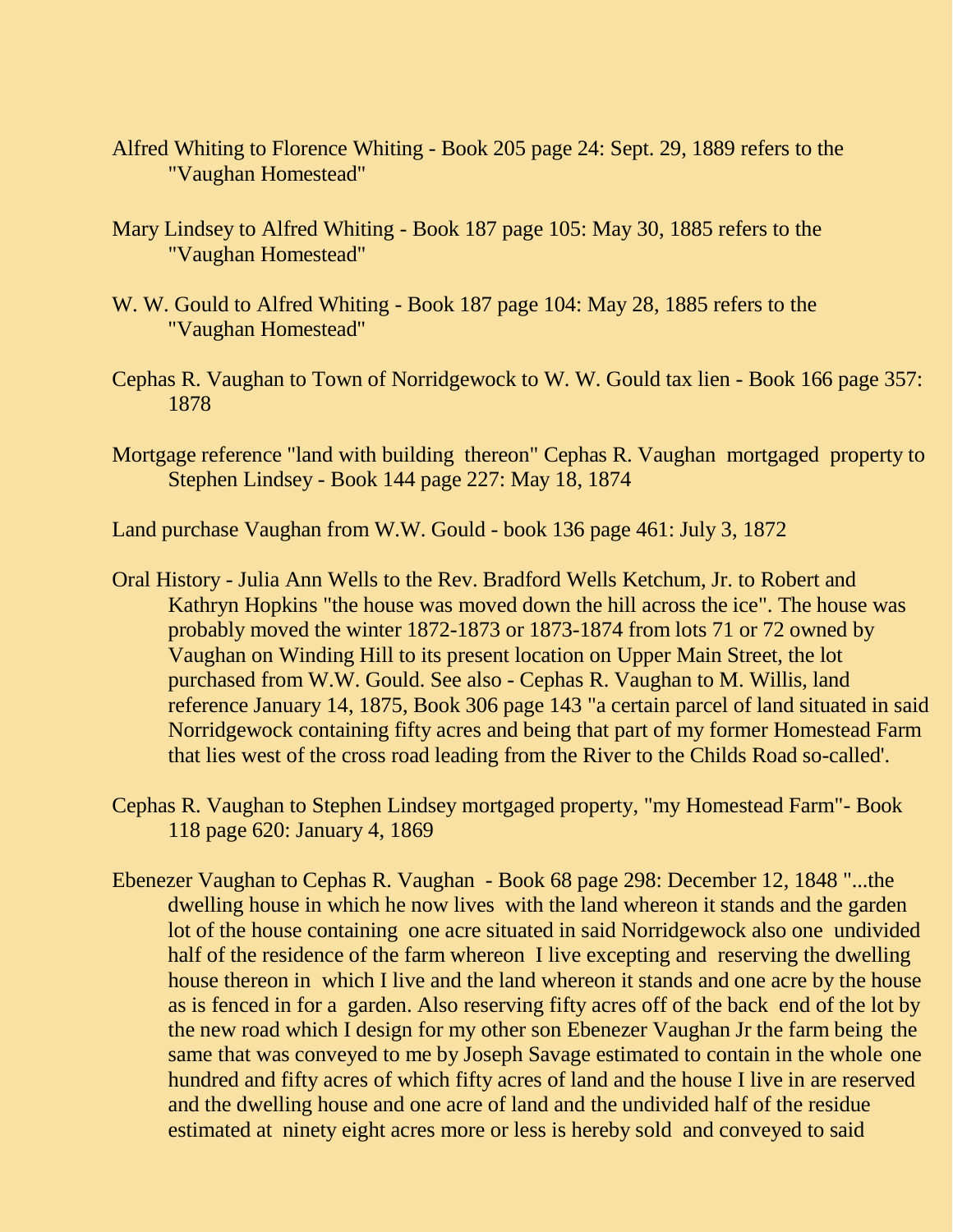Cephas with one half of the other buildings thereon with all privileges and appurtenances belonging thereto to the said Cephas R. Vaughan"

- Joseph Savage to Ebenezer Vaughan Book 44 page 192: January 25, 1838 "...being the same farm where I live is the same I purchased of Calvin Selden, Esq. " (Lot 71)
- Calvin Selden to Joseph Savage Book 30 page 356: March18, 1833 "Lot 71 containing 150 acres with all the buildings thereon" Also referred to as the Selden Lot
- Charles, Sewall and Emmons Whitcomb to Calvin Selden Book 15 page99: November 1, 1823 "Part of Lots 71 and 72 containing 200 acres the same as was conveyed to me by Charles Whitcomb and the same being the farm on which Charles Whitcomb lives."
- Sewall Whitcomb to Emmons Whitcomb book 11 page 365: October 19, 1821 "being part of Lots 71 and 72 deeded to me by my father, Charles Whitcomb"
- Charles Whitcomb to Sewall Whitcomb Book 10 page 282: January 20, 1821 "part of Lot 71 containing 125 acres"
- Moriah Gould to Charles Whitcomb Book 2 Page124: April 25, 1800 "... part of said Lot 72 being at a stake and stone on a line between my farm and Charles Whitcomb farm on the southwest side of the road which runs by my house containing 50 acres being part of Lot 72"
- Jonathon Robbins to Charles Whitcomb Book 1 page 457: June 4, 1791 "fifteenth year of our independence... in consideration of 45 pounds ...being Lot No. (blank) according to Thomas Farrington's plan... 150 acres on the west side of the Kennebec River adjoining Moriah Gould's land leaving 50 acres on the front or next to the river now in possession of Thomas Whitcomb"

History of Norridgewock by William Allen (1849)

- pg 70: Thomas Whitcomb and Moriah Gould settled on Lots 71 and 72.
- pg 57: There was formerly a considerable quantity of pine timber in town, which was distinguished for its size
- pg 58: The most of the pine and oak timber was taken off many years ago by the pioneers in the lumbering business, in the early settlement of the town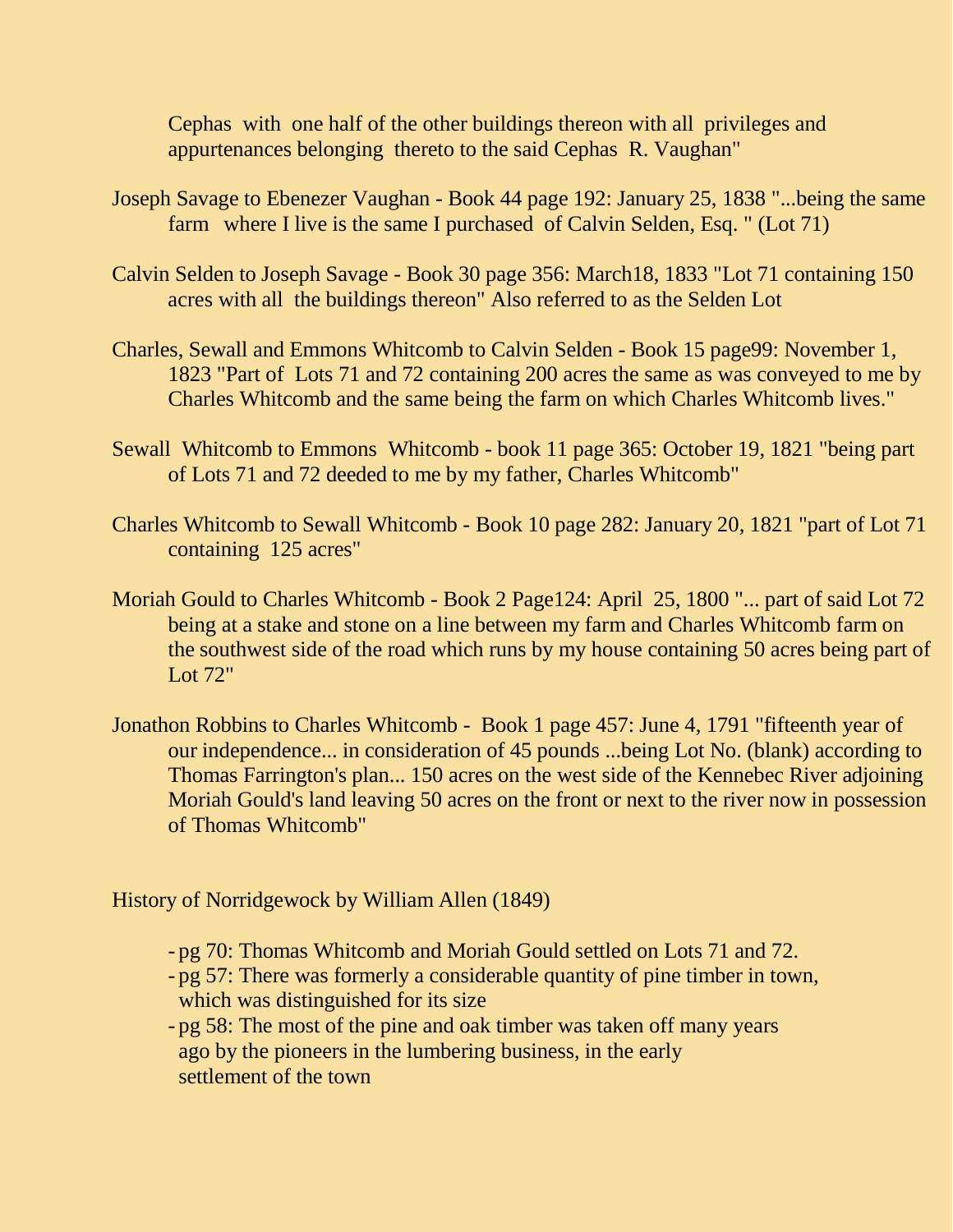Town Tax Records

1866 - "The Vaughan Farm and Selden Lot - \$28.71 1868 - "where he (Vaughan) occupies - \$24.89

Town Inventory

1870 - Cephas R. Vaughan 100 acres value - \$750, 1house - \$75

Submitted by Bob Hopkins

*Happy Holidays*

We wish to give a big "Thank You" to our Historical Society Officers and also to the many volunteers that helped make 2016 a successful year.

We are looking for a candidate to serve as President for the upcoming year. Please let us know if you are interested or know someone who might be.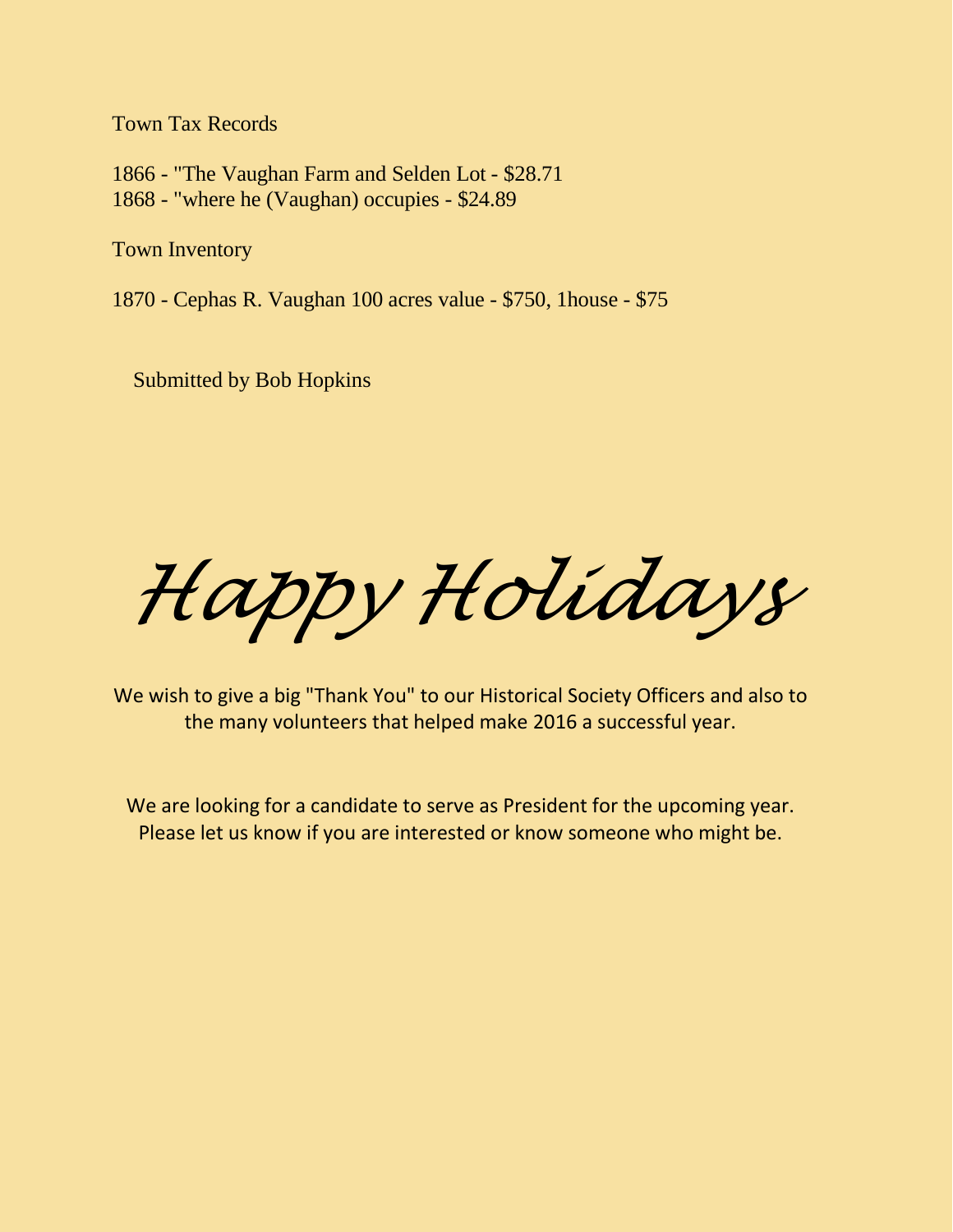## WHO ARE THESE HEROES?

The Civil War hats say the old men were veterans of that war. The photo was taken 1896 to 1908, because the American flags had only 45 stars. The word "Norridgewock" on the big flag indicates the men were part of a local veterans' organization. "9th Regt Maine" below the memorial wreath indicates they were remnants of the Union Army's 9th Regiment. The 9th mustered in Sept. 1861 in Augusta drawing 800 to 1000 men from surrounding towns and counties. Until mustered out in July 1865 the regiment saw tremendous and terrible action, losing 421 men, close to 50 percent (182 killed, 239 dying of disease).

After the Civil War, an "Encampment" or veterans' reunion was held every year in some large Maine town until the 1930s. In 1903 Norridgewock had 42 surviving Civil War veterans. This encampment photo of 15 men was taken somewhere in Maine. If we knew where we might know when, and what veterans were still alive at the time.

Can anyone tell us anything more about this photo? Does anyone recognize an ancestor here? These old men were Heroes: We must at least remember their names.



Submitted By Eastman Wilder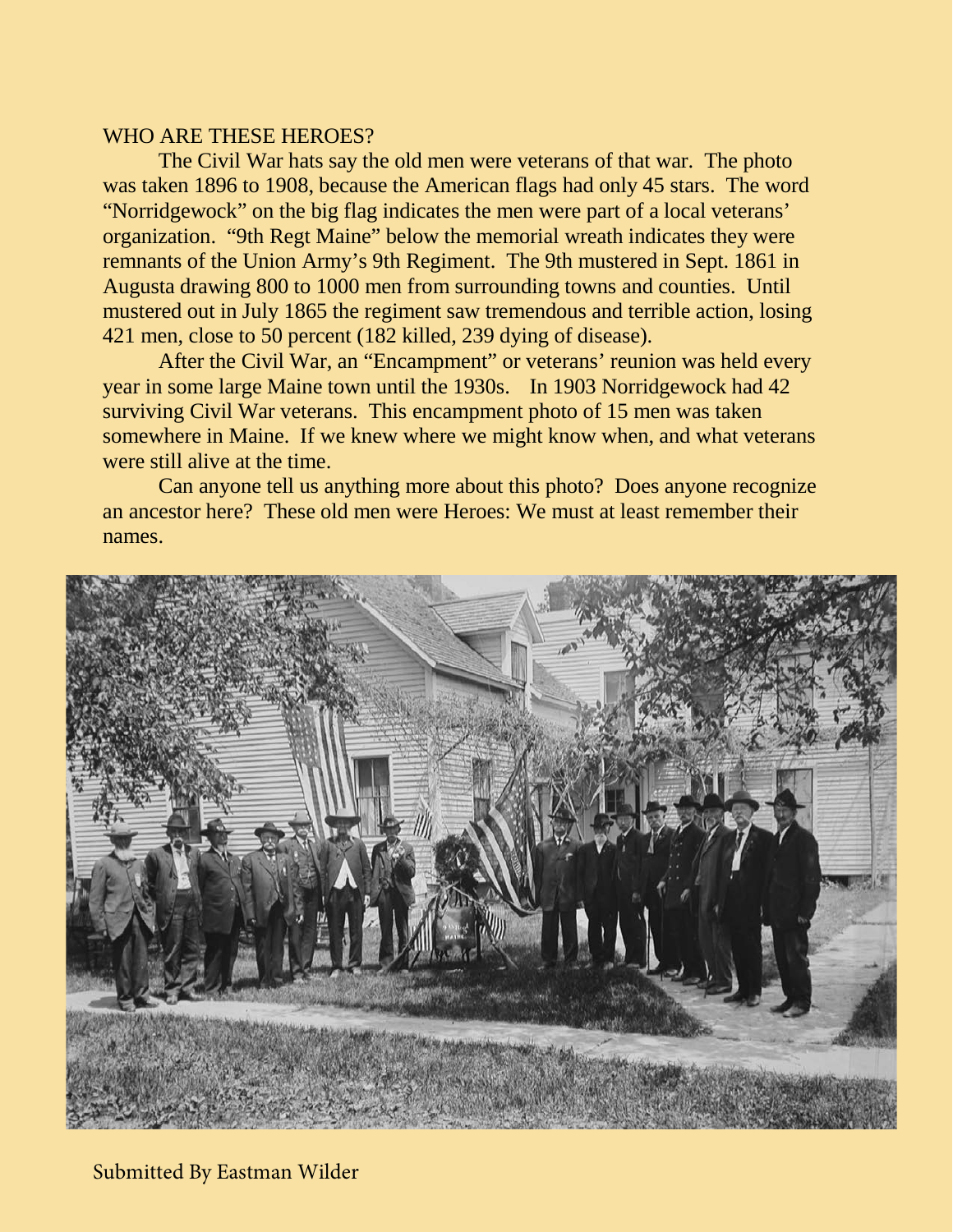